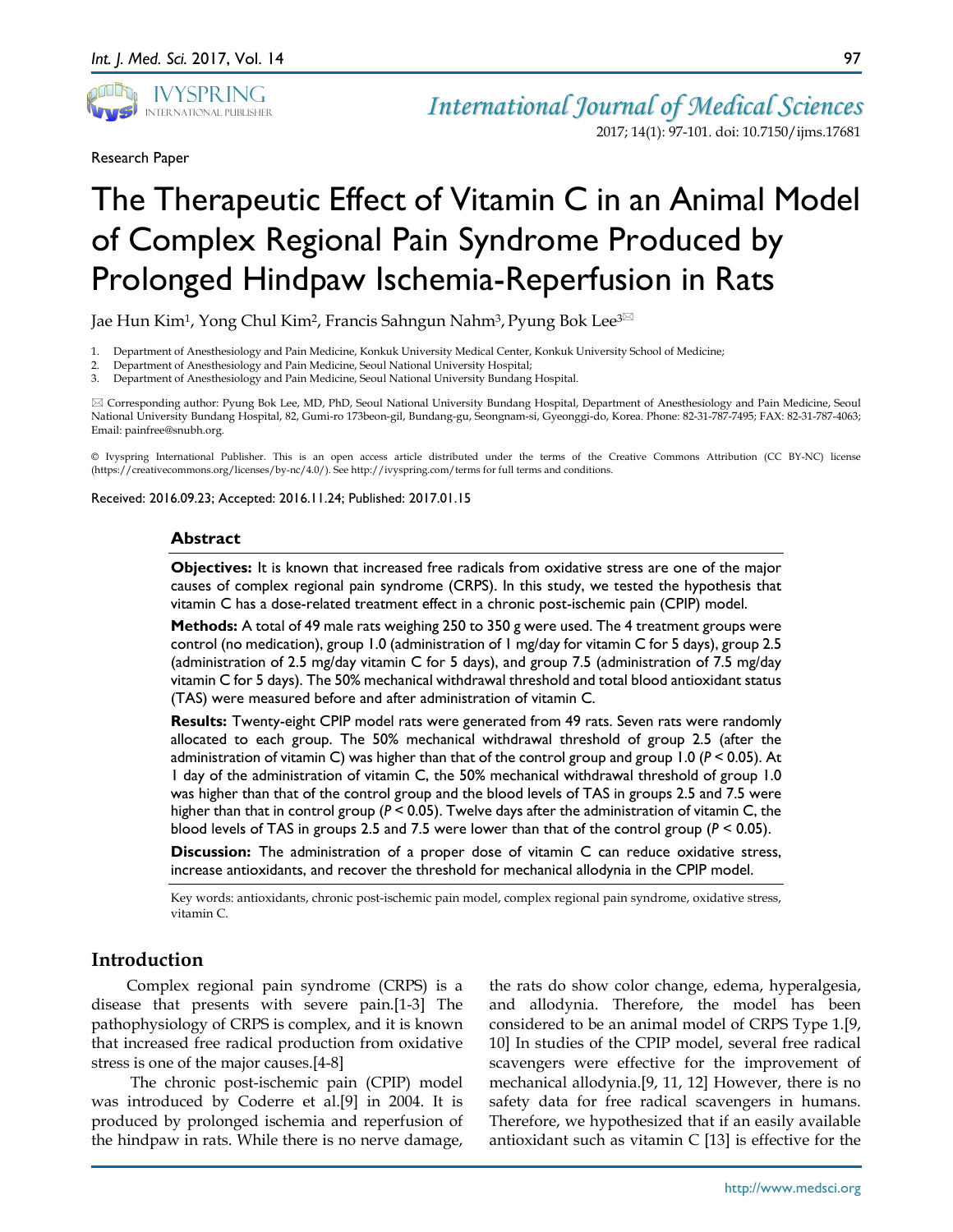treatment of CRPS, it will be used for CRPS patients immediately.

Zollinger et al. [14-16] have reported that vitamin C has a prophylactic effect in CRPS occurrence. The prophylactic effect of vitamin C was thought to be related to the antioxidant effect. However, we did not find studies on the therapeutic effect of vitamin C in the CPIP model or in CRPS patients. In this study, we tested the hypothesis that vitamin C has a therapeutic effect and that the effect shows a dose-response relationship in the CPIP model.

## **Methods**

After approval by the Institutional animal care and use committee (52-2011-009) in our hospital, a total of 49 male-rats (Sprague-Dawley, Orient Bio Co., Ltd., Seoul, Korea) weighing 250–350 g were used. Rats were housed at two or three per cage with access to water and food. The room temperature remained constant at about 21°C. The light and dark cycles were 12 hours. All rats had been acclimated to the laboratory environment over 7 days.

All experiments were conducted by one researcher. The CPIP models were produced by the methods introduced by Coderre et al.[9] After anesthesia with sevoflurane, ischemia was induced by a tight-fitting Nitrile 70 durometer O-ring (O-ring West, Seattle, WA) with a 7/32 inch internal diameter. This was placed for 3 hours on the left proximal ankle. Reperfusion was performed by removal of the ring lead. After confirmation of reperfusion for 30 minutes, the rats recovered from anesthesia. In order to confirm neurologic symptoms, the 50% withdrawal threshold was investigated using a von Frey filament (monofilament, Stoelting Co., Wood Dale, IL) for 48 hours (at 1 hour, 4 hours, 24 hours, and 48 hours after reperfusion) (Table 1). The rat was placed in a box with a wire grid bottom and was acclimated for 20 minutes. The von Frey filament was applied to the plantar skin of the hindpaw. The minimum stimulus intensity was 0.4 g and the maximum stimulus

X: The rat did not show withdrawal activity.

intensity was 15 g. Each filament was applied 5 times. The interval of each stimulus was 3 minutes, and responses to 3 out of 5 stimuli were regarded as positive. We started the stimulus at 2.0 g and used a total of 6 filaments via the up-down method according to the response.[17] The 50% withdrawal threshold was measured by the following formula

50% withdrawal threshold  $(g) = 10[X(f) + Kd]/10000$ 

-X(f): log unit of the last used von Frey filament.

-K: tabular value based on the pattern of + and response to stimuli presented by Dixon[17].

-*d*: the mean difference in log units between applied stimuli. In this study, *d* was 0.224.

After confirmation of CPIP model, vitamin C was administered for 5 days to the oral cavity using a syringe before the morning meal. Three doses of vitamin C were used or verifying the dose response relationship. These doses in rats were calculated based on the following human doses of vitamin C: 200 mg/60 kg in humans is 1.0 mg/300 g in rats, 500 mg/60 kg in humans is 2.5 mg/300 g in rats, and 1500 mg/60 kg in humans is 7.5 mg/300 g in rats.

The rats were randomly allocated to 4 groups: control (no medication), group 1.0 (administration of 1 mg/kg vitamin C for 5 days), group 2.5 (administration of 2.5 mg/kg vitamin C for 5 days), and group 7.5 (administration of 7.5 mg/day vitamin C for 5 days). The 50% mechanical withdrawal threshold was measured before administration of vitamin  $C$ , on the 1<sup>st</sup> and 5th days of vitamin  $C$ administration, and on the 7th and 21st days after the discontinuation of vitamin C. Blood samples was obtained via the caudal vein of rats before the administration of vitamin C, on 1st and 5th days of the administration of vitamin C, and on 7th day after the discontinuation of vitamin C. Blood sampling was performed before the morning meal. Collected blood was placed in a tube with EDTA and stored at 8°C for 1 hour. Serum was obtained from the blood samples by centrifugation at 3000 rpm at 4°C. The serum was stored in polypropylene tubes at -20°C.

**Table 1.** Example of an experimental table in the 50% mechanical withdrawal threshold test.

| Size                                                  | Before ischemia |         |  |   |         | 1 h after reperfusion |   |                     |   |  | 4 h after reperfusion |   |   |  |   |          | 24 h after reperfusion |          |  |  |  | 48 h after reperfusion |         |  |  |  |
|-------------------------------------------------------|-----------------|---------|--|---|---------|-----------------------|---|---------------------|---|--|-----------------------|---|---|--|---|----------|------------------------|----------|--|--|--|------------------------|---------|--|--|--|
| 3.61                                                  |                 |         |  |   |         |                       |   |                     |   |  |                       |   |   |  |   |          |                        |          |  |  |  |                        |         |  |  |  |
| 3.84                                                  |                 |         |  |   |         |                       |   |                     |   |  |                       |   |   |  |   |          |                        |          |  |  |  |                        |         |  |  |  |
| 4.08                                                  | Х               |         |  |   |         |                       |   |                     |   |  |                       |   |   |  |   |          |                        | $\Omega$ |  |  |  |                        | $\circ$ |  |  |  |
| 4.31                                                  | X               | $\circ$ |  | X |         | X                     |   |                     |   |  | X                     |   |   |  |   |          |                        |          |  |  |  |                        |         |  |  |  |
| 4.56                                                  | O               |         |  |   | $\circ$ |                       | X |                     |   |  |                       | л |   |  |   |          |                        |          |  |  |  |                        |         |  |  |  |
| 4.74                                                  |                 |         |  |   |         |                       |   | $\boldsymbol{\chi}$ |   |  |                       |   | X |  | Х |          |                        |          |  |  |  |                        |         |  |  |  |
| 4.93                                                  |                 |         |  |   |         |                       |   |                     | X |  |                       |   |   |  |   | $\Omega$ |                        |          |  |  |  |                        |         |  |  |  |
| 5.18                                                  |                 |         |  |   |         |                       |   |                     | X |  |                       |   |   |  |   |          |                        |          |  |  |  |                        |         |  |  |  |
| Size: size of von Frey filament.                      |                 |         |  |   |         |                       |   |                     |   |  |                       |   |   |  |   |          |                        |          |  |  |  |                        |         |  |  |  |
| Before ischemia: before applying tourniquet (O-ring). |                 |         |  |   |         |                       |   |                     |   |  |                       |   |   |  |   |          |                        |          |  |  |  |                        |         |  |  |  |
| O The rat showed withdrawal activity                  |                 |         |  |   |         |                       |   |                     |   |  |                       |   |   |  |   |          |                        |          |  |  |  |                        |         |  |  |  |

http://www.medsci.org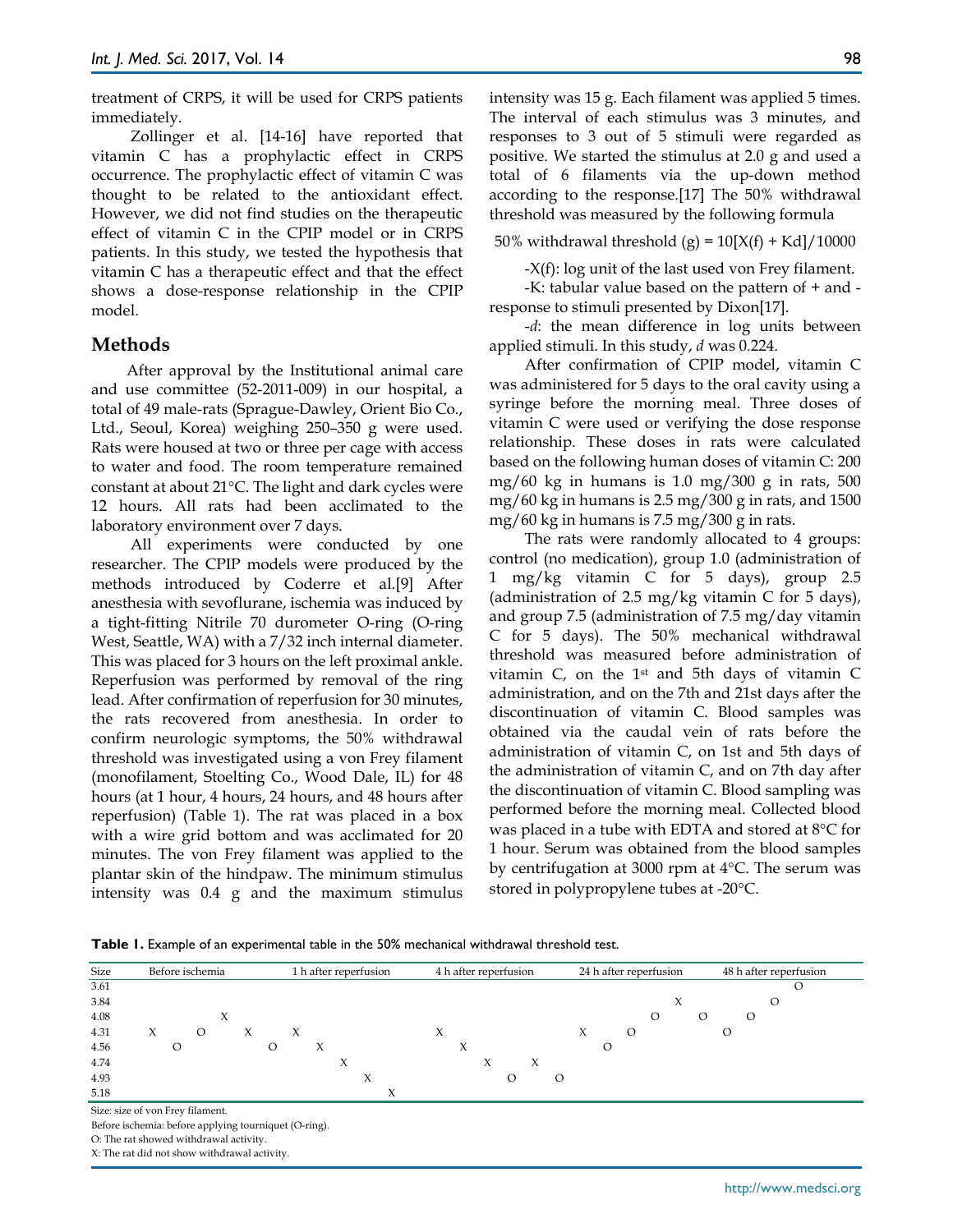For evaluation of the effects of vitamin C, the 50% withdrawal threshold and total antioxidant status (TAS) were measured. These measurements were conducted on the 1st day and on the 5th day of the administration of vitamin C and on the 7th day after the discontinuation of vitamin C.

TAS was measured from blood samples by using a TAS kit (Randox Labs., Crumlin, UK). The kit works based on plasma antioxidant substances inhibiting the oxidation of 2,2′-azino-di-[3-ethylbenzthiazoline-6-sul phonate] (ABTS®) by peroxidase and  $H_2O_2$ , which produces the radical cation ABTS®+. The radical concentration was measured at 600 nm by spectrophotometry.

All statistical analyses were performed by SPSS version 18 (IBM, USA). The 50% withdrawal threshold and TAS were analyzed by a repeated-measures ANOVA. In order to compare the control group and other groups at each period, the Mann-Whitney U test was used. A *P* value of <0.05 was considered statistically significant.

## **Results**

Twenty-eight rats of the CPIP model were generated from 49 rats (Fig. 1). Seven rats were randomly allocated to each group. The 50% mechanical withdrawal thresholds of group 2.5 after the administration of vitamin C for 5 days were higher than that of the control group and group 1.0 (*P*  < 0.05) (Fig. 2). At 1 day of the administration of vitamin C, the 50% mechanical withdrawal threshold of group 1.0 (0.736  $\pm$  0.173 g) was higher than that of the control group  $(0.465 \pm 0.107, P = 0.017)$ . However, on the other vitamin C administration days, there was no difference between the control group and group 1.0. There was no difference between the control group and group 7.5 or between group 2.5 and group 7.5.

There was no difference in TAS blood levels between the control group and group 1.0. At 1 day of administration of vitamin C, the blood level of TAS in groups 2.5 (1.133  $\pm$  0.053 mmol/l) and 7.5 (1.270  $\pm$ 0.059 mmol/l) were higher than that in control group (0.958 ± 0.246 mmol/l, *P* < 0.05) (Fig. 3). At 5 days of administration of vitamin C, there was no difference between the control group and the other groups. Twelve days after the administration of vitamin C, the blood levels of TAS in groups  $2.5$  (0.958  $\pm$  0.246 mmol/l) and 7.5 (0.841  $\pm$  0.344 mmol/l) were lower than that in control group  $(1.252 \pm 0.068 \text{ mmol/l}, P <$ 0.05). Before administration of vitamin C, the blood level of TAS in group  $7.5$  (1.199  $\pm$  0.083 mmol/l) was higher than that in control group  $(0.993 \pm 0.120)$ mmol/l,  $P = 0.004$ ).



**Figure 1.** Flow chart of the study. Control group: no medication group. Group 1.0: administration of 1 mg/kg vitamin C for 5 days. Group 2.5: administration of 2.5 mg/kg vitamin C for 5 days. Group 7.5: administration of 7.5 mg/day vitamin C for 5 days.



**Figure 2.** Time-course changes of the 50% mechanical withdrawal threshold within each group. Control group: no medication group. Group 1.0: administration of 1 mg/kg vitamin C for 5 days. Group 2.5: administration of 2.5 mg/kg vitamin C for 5 days. Group 7.5: administration of 7.5 mg/day vitamin C for 5 days. \**P* < 0.05 vs. control group. Error bar: standard error.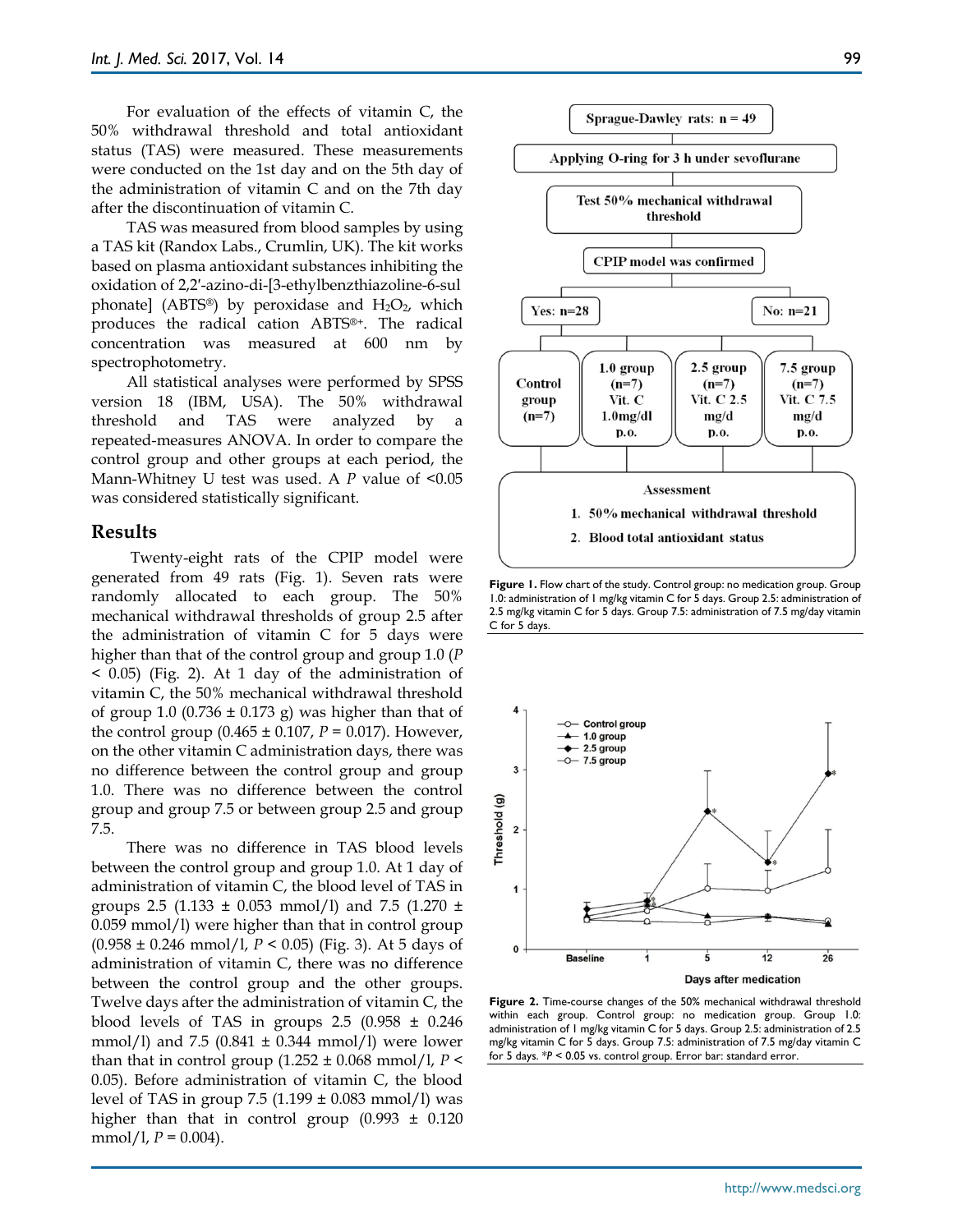

**Figure** 3. Time-course changes of blood total antioxidant status within each group. Control group: no medication group. Group 1.0: administration of 1 mg/kg vitamin C for 5 days. Group 2.5: administration of 2.5 mg/kg vitamin C for 5 days. Group 7.5: administration of 7.5 mg/day vitamin C for 5 days. \*: *P* < 0.05 vs. control group. Error bar: standard error.

# **Discussion**

In this study, the success rate of the CPIP model was about 57%. Coderre at al. reported a success rate of approximately 70%.[9] After the administration of vitamin C for 5 days, the 50% withdrawal threshold in group 2.5 was higher than that in the control group and group 1.0. This indicates that administration of 2.5 mg of vitamin C for 5 days can improve mechanical allodynia.

We also investigated the blood level of TAS for evaluating the correlation between improvement of mechanical allodynia and antioxidant status. The blood level of TAS in groups 2.5 and 7.5 at 1 day of administration of vitamin C was higher than that in the control group, but the TAS level in groups 2.5 and 7.5 at 12 days after administration of vitamin C was lower than that in the control group. At first, administration of vitamin C in the 2.5 mg and 7.5 mg groups increased the level of TAS. The lower TAS level at 12 days after administration of vitamin C 2.5 mg and 7.5 mg groups indicated lower oxidative stress in these groups than that in the control group. This indicates that administration of vitamin C at doses of 2.5 mg and 7.5 mg might decrease the oxidative stress at 12 days after administration. In the 2.5 mg group, this might have relevance to increased mechanical allodynia in the CPIP model. These results showed that administration of vitamin C at 2.5 mg could have a therapeutic effect on allodynia and that the improvement of oxidative stress could increase mechanical allodynia in the CPIP model.

We administered vitamin C for 5 days in the early stage of the CPIP model and the improvement of mechanical allodynia lasted until at least 26 days (Fig.

2). At 1 day of administration of vitamin C, there was an increase in the 50% withdrawal threshold that was related to the dose-response relationship of vitamin C (no medication, 1 mg, and 2.5 mg). However, the 50% withdrawal threshold at other periods was no different between the control group and group 1.0. We hypothesized that the relatively low oxidative stress at the early stage might be controlled by 1.0 mg of vitamin C and that the effect of an increased 50% withdrawal threshold was proportional to the dose of vitamin C in the control group, group 1.0, and group 2.5. Nevertheless, at other periods, the relatively low dose of 1.0 mg vitamin C might not decrease oxidative stress and could not increase the 50% withdrawal threshold. On the contrary, in group 2.5, there were persistent improvements in the 50% withdrawal threshold after vitamin C administration. Therefore, administration of 2.5 mg vitamin C for 5 days could improve mechanical allodynia in CPIP models.

The pathophysiology of CRPS may be related to peripheral neuronal inflammation, local systemic inflammation, sympathetic nervous system dysfunction, and central nervous system abnormality.[2, 3, 18, 19] Several studies suggested that oxidative stress plays an important role in CRPS Type 1 pathogenesis.[6, 8, 9, 11, 12, 19, 20] Neurogenic inflammation and chronic systemic inflammation can generate excessive free radicals.[5, 19, 20] The increased free radicals can increase vascular permeability and inflammatory reactions.[7, 21, 22] Free radical scavengers such as dimethyl sulfoxide, mannitol, and N-acetylcysteine were effective for improvement of symptoms in CRPS patients.[23-27] Vitamin C is a widely used dietary compound and well-known antioxidant.[13, 28] In previous studies, vitamin C had prophylactic effects on the development of CRPS.[14-16] However, we cannot find an investigation of the treatment effects of vitamin C in the CPIP model or in CRPS patients. In our results, administration of vitamin C can increase the antioxidant status and improve mechanical allodynia in the CPIP model. In this study, vitamin C was administered in the early stage of the CPIP model. Our results show the possibility of treatment effects of vitamin C in the early stage of CRPS. Vitamin C has been safely used for a long time. Therefore, the administration of vitamin C in CRPS patients can be easy and safe. Further evaluation of the treatment effect of vitamin C and the dosage in CRPS patients will be necessary.

For the prophylactic effects of vitamin C in humans, there was no difference between administration of vitamin C at 500 mg/day or 1500 mg/day.[15] Therefore, the authors suggested a vitamin C dose of 500 mg/day. In this study,